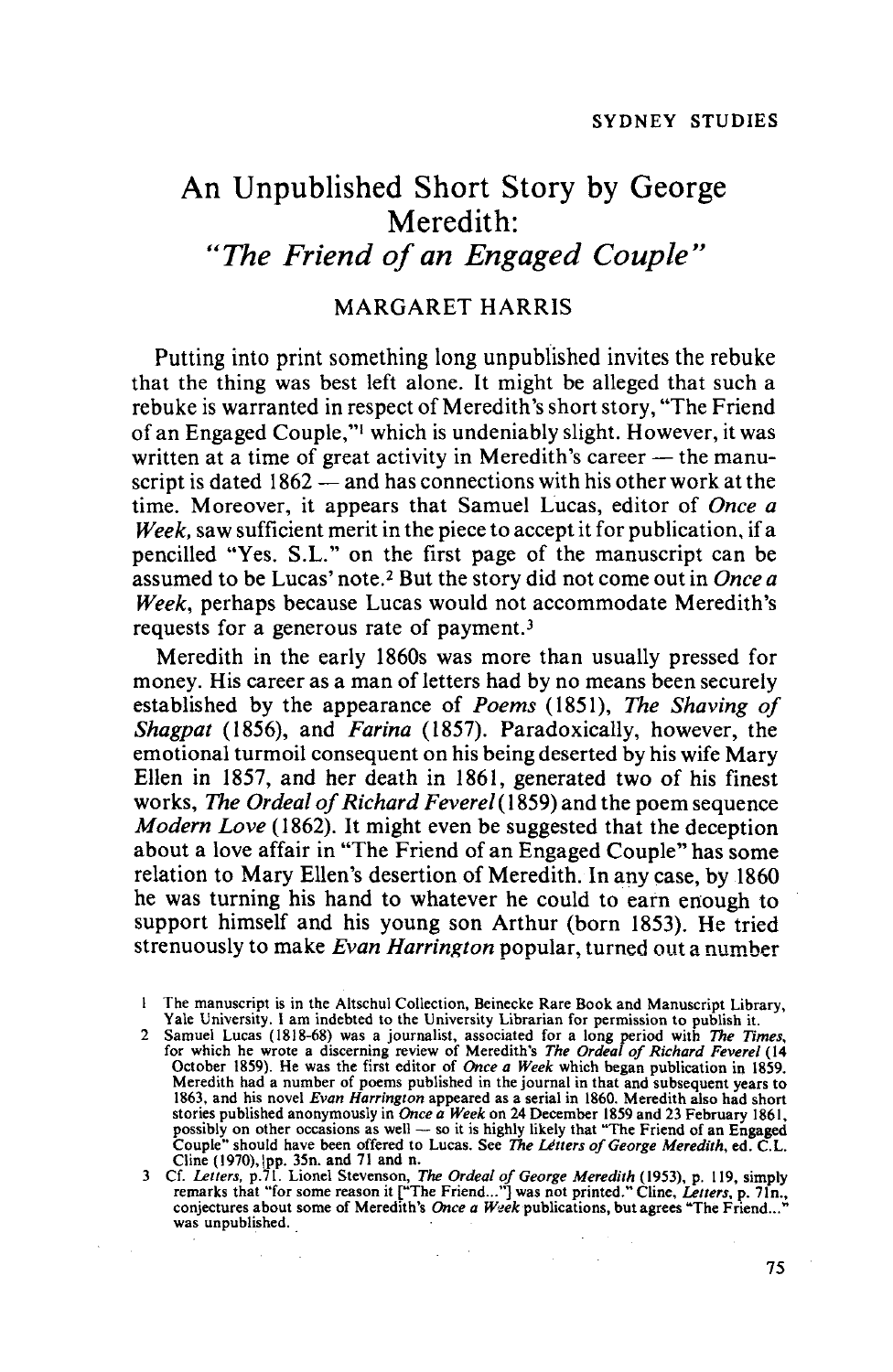of poems and stories, and took on positions as publisher's reader for Chapman and Hall and as editorial writer for the *Ipswich Journal.* In 1861 he was already at work on *Emilia in England* (published 1864), *Rhoda Fleming* (1865) and "The House on the Beach" (1877). <sup>4</sup> His surviving notebooks and miscellaneous papers include various lists of projects, some of which date from this time, and also bizarre anecdotes similar to the plot of "The Friend of an Engaged Couple." Most of these were not worked up into stories, though many reveal the same fascination with unusual, often tragic, love relationships.

Perhaps the most noteworthy feature of "The Friend of an Engaged Couple" is that it is one of only two instances in Meredith's prose where he uses a female first person narrator. <sup>5</sup> The other is in an apparently incomplete tale, "The Gentleman of Fifty and the Damsel of Nineteen," probably written in the late 1860s or early 1870s,<sup>6</sup> where Meredith alternates the narrative point of view between "He," the gentleman Mr Pollingray, and "She," the damsel Alice. This story is obviously experimental, and is perhaps to be associated with Meredith's working on plays (he began "The Sentimentalists" in 1862) and his varieties of dramatic technique in *The Egoist* (1879). It provides a good instance of Meredith's developing, in the characters' utterances, feelings and attitudes of which they are not explicitly aware, a feature it has in common with Goody's monologue in "The Friend of an Engaged Couple."

Such merit as "The Friend of an Engaged Couple" has derives I think from the characterization of Goody, though I do not mean to imply that the portrayal is profound. Meredith's prose in the story is uncharacteristically clear and simple, adapted to the speaker and the market. Goody's utterances however are not quite transparent, and there are hints of sexual jealousies underlying her self-righteousness. The subject of the tale is really her perception and misrepresentation, rather than Laura's scheme of deception and its climax on the train. <sup>7</sup> The situation in which the narrating voice is in some respects unsympathetic, and has to be judged in the light of the story

<sup>4</sup> Letters, pp. 75 and n., 80-1.<br>5 Some of the poems have female *personae*. Interpolated letters and such in the novels are of<br>course in the first person feminine, and very frequently — in large sections of *Diana of the* course in the first person feminine, and very frequently — in large sections of *Diana of the Crossways*, for example — Meredith is representing a woman's state of mind or processes of thought by more oblique narrative m

thought by more oblique narrative means. . <sup>6</sup> First published in the Memorial Edition of Meredith's works (vol. xxii, 1910). The manuscript at Yale, is in Meredith's fine early hand, and is probably later than "The Friend..."

<sup>7</sup> Another aspect of Meredith's attempt to woo a popular readership is the setting on the train, which exploits the relative novelty of the railway as a fact of British life. Compare the almost contemporaneous disfiguring in a railway ac cident of the heroine of Mrs Henry Wood's *East Lynne* (1861); or Hardy's use of of course many other responses to the railway age in Victorian fiction: well known ones occur<br>in Dickens' *Dombey and Son* (1848) and George Eliot's *Middlemarch* (1872), especially chapter 56.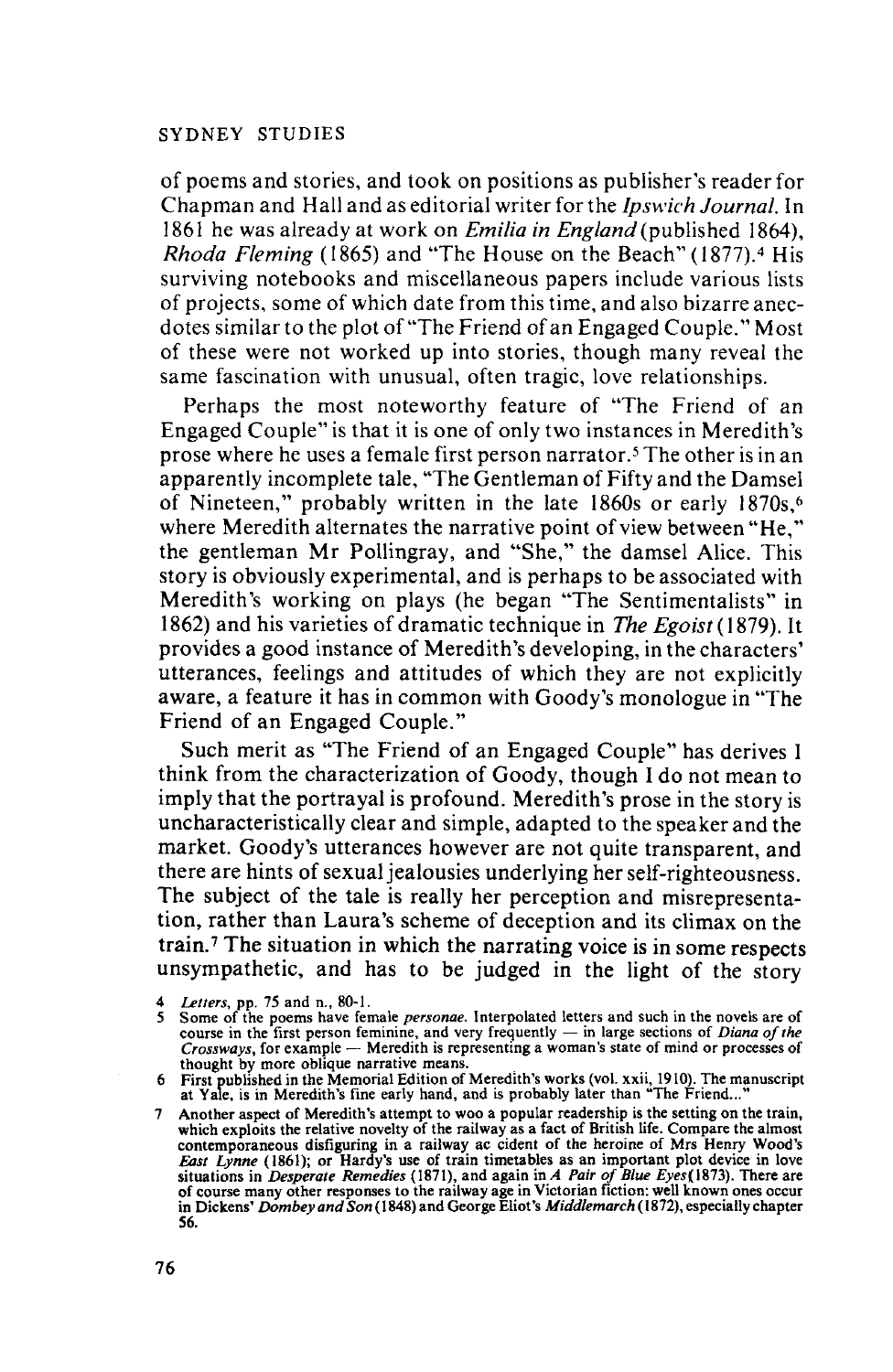unfolded, has some affinity with *Modern Love,* though the story is almost a parody of the poem's theme of love betrayed and soured.

What led Samuel Lucas to accept, but not to use, "The Friend of an Engaged Couple" we do not know. But with the advantage over Lucas of knowing more of what Meredith was writing at about the same time, and was to write subsequently, we can perhaps appreciate the survival of the minor story for the gleam it casts on the career of a great novelist.

## *The Friend of an Engaged Couple*

I was the friend of an engaged couple. I have never seen a more lovely young woman than Laura Manners. We had been schoolfellows, and the gratitude I felt to her for noticing me among so many girls, though I was her elder, saved me, I suppose, from the wickedness of jealousy, both then and afterwards. We continued our intimacy, corresponding faithfully, and occasionally spending weeks at one another's houses, till, one morning I received a letter from Laura telling me she was engaged. She had spoken once or twice of a  $Mr Mostyn$  - quite indifferently. I had no idea of anything serious. For some time I could not imagine what made me so vexed at the thought of her being engaged. I was angry with everything. The reason, of course, was that I knew Laura had no heart in the engagement. Her want of principle offended me. My silence produced another letter, asking me peremptorily for my immediate congratulations. I was now called upon to speak openly to her, and I did. I entreated her to tell me that, on her conscience, she loved Mr Mostyn: in which case, I said, I could most sincerely congratulate her. Otherwise not. In reply Laura accused me of a number of evil passions. This is human nature. Confirmed in the purity of my feelings of friendship to Laura, I pursued our correspondence, totally abstaining from the mention of Mr Mostyn's name. In fact this was her fifth offer, and notwithstanding what she had said, I lived in full belief that I should soon cease to hear any more of him  $-$  as was the case. Our residences were in neighbouring counties, and our parents were in the habit of taking us annually to London, to enjoy a month of the season. This was generally a time of much reckless gaiety to us, and, I confess, the vanities of the world had their attractions for me, at that period. Laura had communicated the particular intelligence to me in the winter. The spring came and we met in London. Laura was more lovely than ever, and, if possible, giddier. She rattled upon every imaginable subject save the one I most earnestly wished to hear of. At last, I said to her: "And Mr Mostyn, Laura?"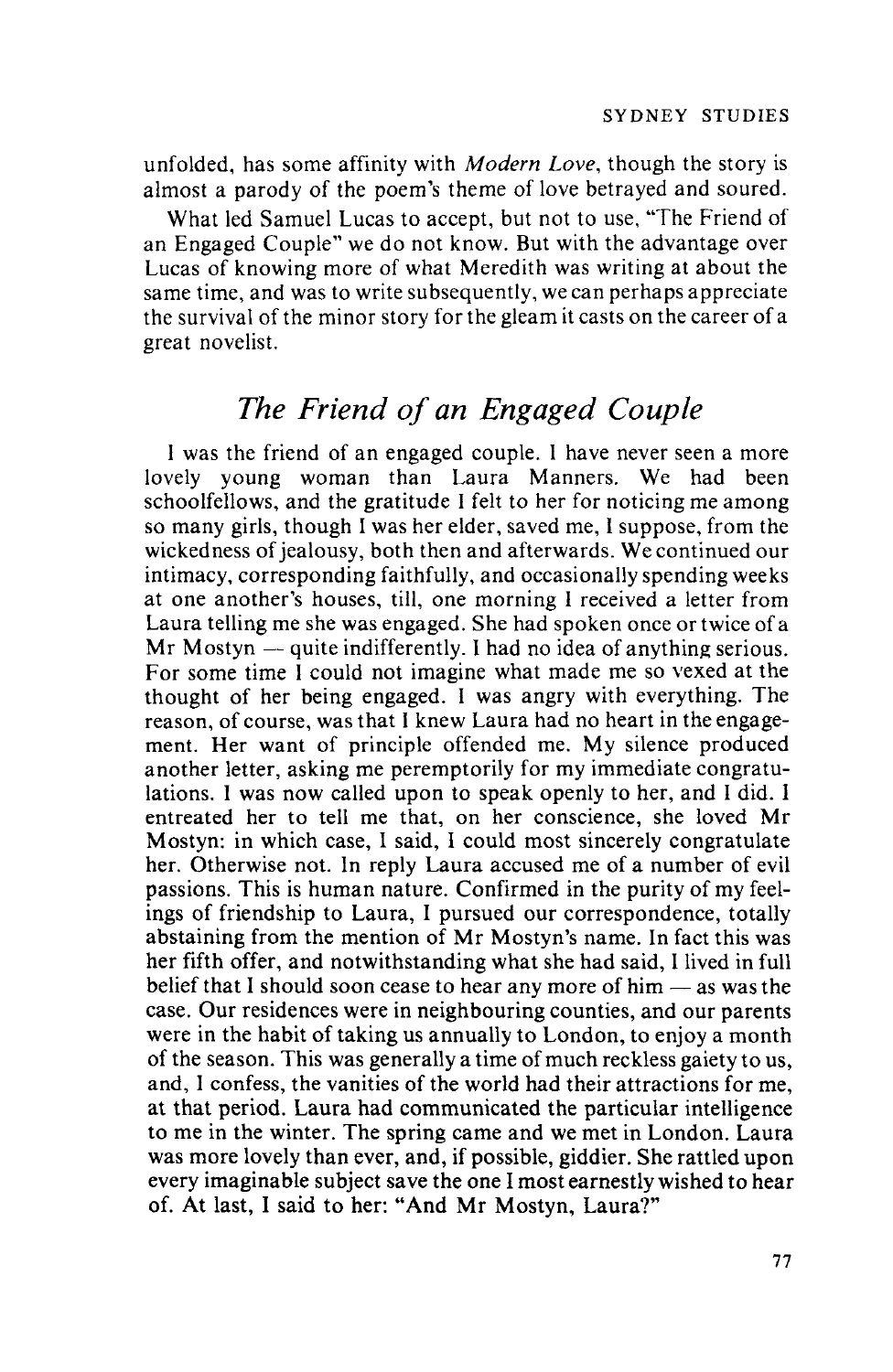She stared and answered: "Oh, do let me forget the man for five little minutes  $-$  please,  $GoodV$ !"

"Perhaps," I said, "it is another, by this time."

She pretended that it was necessary to chide me: her ways were certainly pretty, and taking  $-$  if only one could have been positive of her sincerity.

"Without principle, Laura," I said to her, "you cannot hope for ultimate happiness."

"Nor without pence, Goody," she retorted. "Mr Mostyn supplies both — that's why I accepted him, and now I'm convinced I am justified in your eyes, and am going to be praised, and petted, and made much of."

She was fond of acting the child to you; but it was always the malicious naughty child that played pranks, and had to be forgiven.

Before many days passed, I was introduced to Mr Mostyn. I liked him. He proved truly good, but of his weakness there could not be a doubt. He never knew his own mind two minutes together. I must except one thing, and that was his undoubted pride in Laura. This, to a certain extent, I shared. Hence a sympathy between us. After I quitted London, I was in the habit of receiving letters from  $\lim_{n \to \infty}$ upon one subject, I need not say. The marriage was arranged to take place in the spring of the ensuing year. Seeing that I corresponded with Mr Mostyn, it may be ascribed to other feelings than the true ones, that I earnestly desired to retard the marriage. The more I saw of Laura, the more certain I was that it could not be happy. One day, in answer to my urgent entreatiesfor a plain confession, she distinctly told me that she did not love him. Two days later Mr Mostyn was at our house, where Laura was then staying. I had simply warned him not to expect too devoted an affection, bidding him remember how frivolous *beauties* generally are. He arrived in a state offrenzy, and rushing to Laura, became so impetuous and utterly wild, that this girl, who had absolutely told me herself that he was one ofthe sort of men she never could love, now gave him to understand that she idolized him! Such, at least, Mr Mostyn declared to me  $-$  reproachfully, as I thought. I was grievously hurt: more at the absence ofmanliness in Mr Mostyn, than by Laura's foolish false accusations. I now perceived the onerous responsibility of my situation, as the friend of an engaged couple. Laura did *not* love him: Mr Mostyn worshipped her. My esteem for both prevented me from remaining a quiet spectator of conduct which in my heart I thought wicked: but ifI adjured her to be candid and truthful, she bade me examine myself — as if it had not been my constant habit from girlhood so to do! and if I attempted to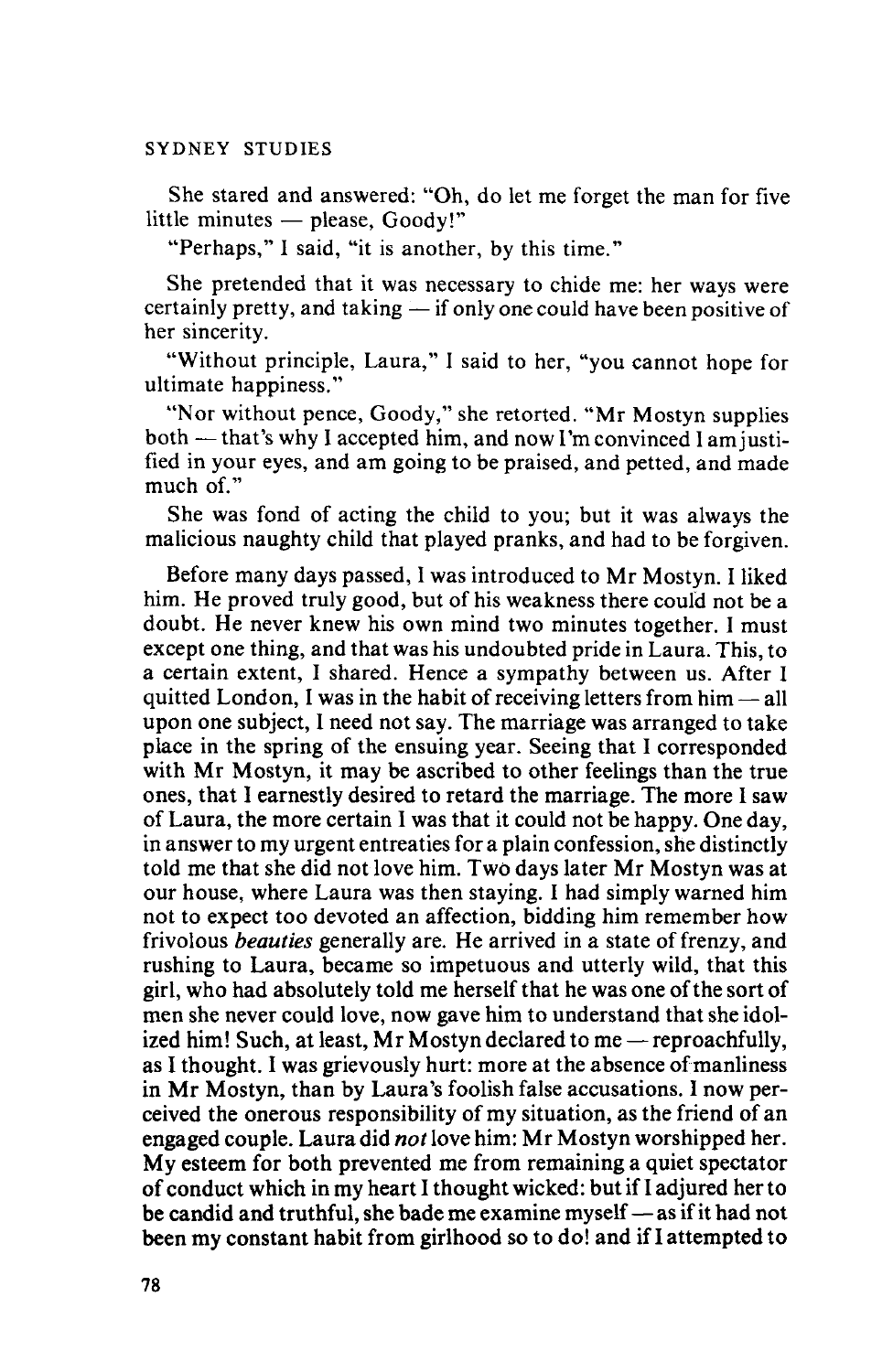moderate his ardour by calm advice, 1 could see clearly that 1fell in his regard, and was classed among the back biters.

It was impossible to do other than 1 did. Mr Mostyn's life, as he told me, depended upon accurate information of her doings, and sayings, and thinkings. 1 transcribed them, according to my impressions. 1 could not, in my loving analysis of her character, proclaim her an angel, and, as 1 might have expected, he was dissatisfied. 1 could not tell Laura that 1 presumed she was going to be happy with Mr Mostyn, and, just as naturally, she attributed the utterance of my doubts to things 1never dreamed of. Between them 1 was wretched. Worse than all, Laura was now *acting* love for him. She admitted it to me without any reserve.

"I find it amusing," she said. "Besides, it pleases Reginald, and you like to see me make him happy, don't you Goody?"

"Yes," I replied, "but not with counterfeit coin."

"He doesn't see any difference," said Laura. "Besides, I like the fun for a little time. When I'm married, I dare say I shall find it distressing. "

"Such language, Laura, is highly so to me," I said.

She laughed, and called Mr Mostyn and myself a pair.

To know that she was acting love for a worthy man; to see Mr Mostyn's unfeigned, almost childish, pleasure in her, was a position that was only rendered bearable by the effort to modify the evil I could not arrest. 1continued their confidante. They had various outbreaks in which Mr Mostyn conducted himself in a way that nothing but love could excuse. Then the spring came, and Laura deferred their union till the summer. Summer came, and she pleaded illness. Indeed she was not well; so it was decided that she should go to the sea. I joined her with her family at a little town on the Sussex coast. Hither also Mr Mostyn made all haste to present himself. I witnessed their meeting. They had previously quarrelled, and Laura had just been telling me that he had grown quite insufferable to her. He entered the room, and as he advanced, I murmured a prayer to her to be civil, at least. She covered her face, and appeared convulsed with emotion. Mr Mostyn dropped on his knees. "Oh, why did 1fail to send a messenger to prepare her for my approach!" he cried, and began to exclaim that she would die of the shock. 1have a suspicion to this day that she was laughing. However, when she disclosed her face, she was smiling sadly, and her eyes were moist. She patted him on the head, smoothed the parting of his hair, and addressed him as an infant. Then I saw the corners of her lips working, and suddenly she looked up at me and burst into laughter. She knew that this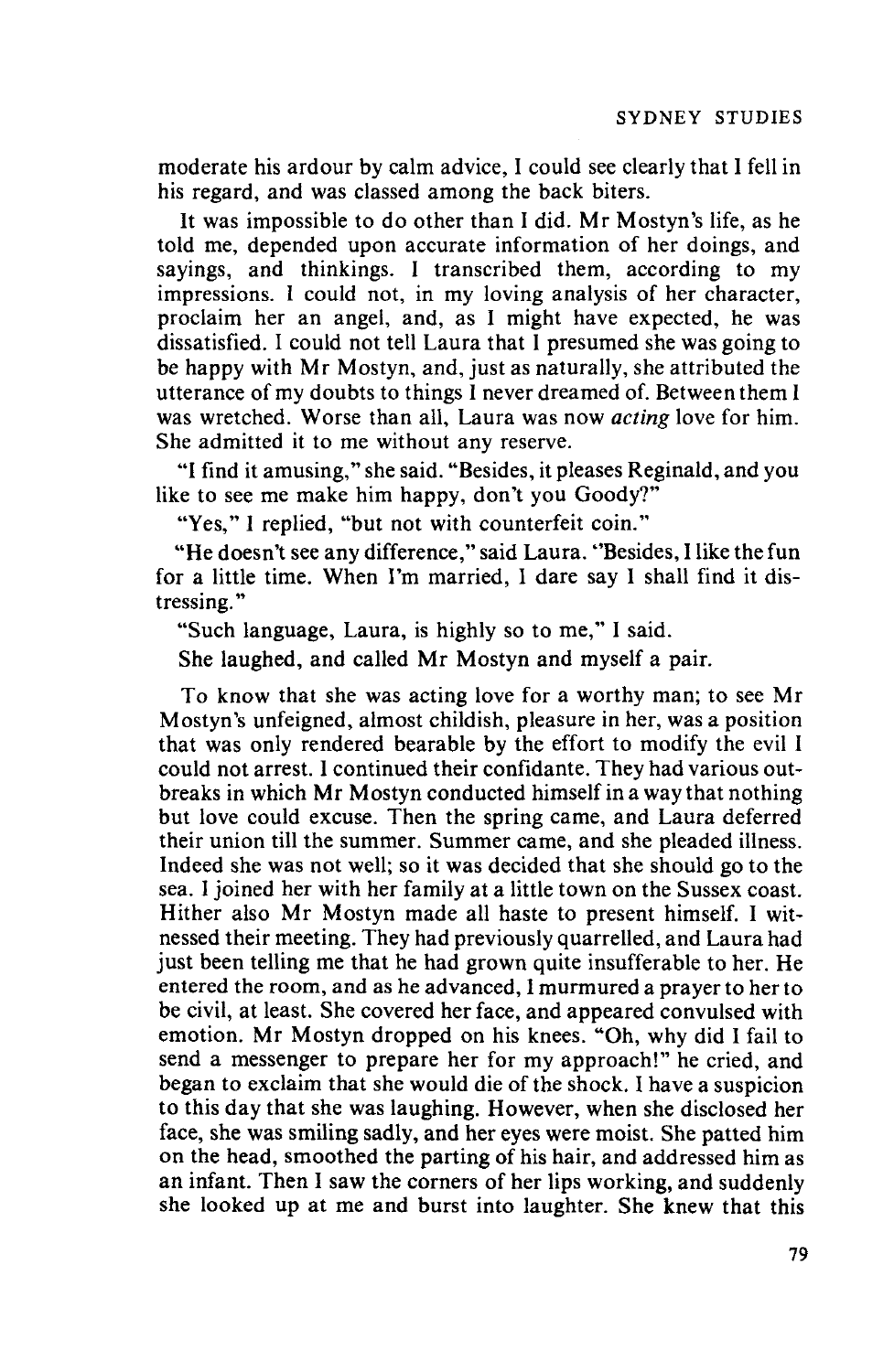manner of love-making always made me feel indignant  $-$  to say nothing of the deception I saw practised. Mr Mostyn, who, I will do him the credit to say, was properly sensitive, started to his feet.

"For heaven's sake, call it hysterics!" Laura whispered in my ear.

I went so far as to say to Mr Mostyn, "Remember she is very weak," and at these words he at once replaced his hat upon the floor, and resumed his posture. There she kept him a whole hour, though she knew what I must suffer to behold any man whom I esteemed, in an attitude so undignified.

"Laura," I said to her, when we were alone, "if only in self-respect, behave better to your future husband. If you can accept him without loving  $him$ —"

"Love!" she cried, in a pet.

"Yes, love!" I continued. "Are you not bound by the ordinances of the Church?"

She begged me to repeat them, and I did, to impress her. Instead of producing the effect I hoped for, the repetition of the holy words of the ceremony, served but to increase her frivolity. She accused me of studying them nightly for my own gratification!

"The feelings of your heart, Laura?" I said, "Have you none there?"

"Love is nonsense!" she exclaimed.

"Take care that you are not undeceived too late," I answered, little knowing what a warning I uttered.

In our walks on the beach we had been joined by a young military officer, invalided from India. He was introduced to me by Laura as a friend of her brother's, who had saved her brother's life. Laura made him repeat the incident to me. I must say he was certainly modest in narrating his own heroism. Without Laura's assistance he never could have come to an end. But on other topics he was extremely voluble. I thought him light and, what I call butterfly, but remembering his deeds and the character of military men generally, I excused him. Mr Mostyn made severe inquiries of me concerning this gentleman. He did so in a manner that induced me to speak warmly of his courage.

"Then it is true?" said Mr Mostyn, brightening up.

Attaching no importance to his enigmatic looks, I replied: "Oh, yes! it is undoubtedly true. And," I added, "nothing to be ashamed of." For I am by nature penetrative, and I thought  $\overline{I}$  saw a smallness  $-$  a jealousy of Captain Herbert in Mr Mostyn.

"Ashamed of!" said he. "Not at all! If you are satisfied, I am."

"I am quite satisfied," I said. "But some men are so constituted that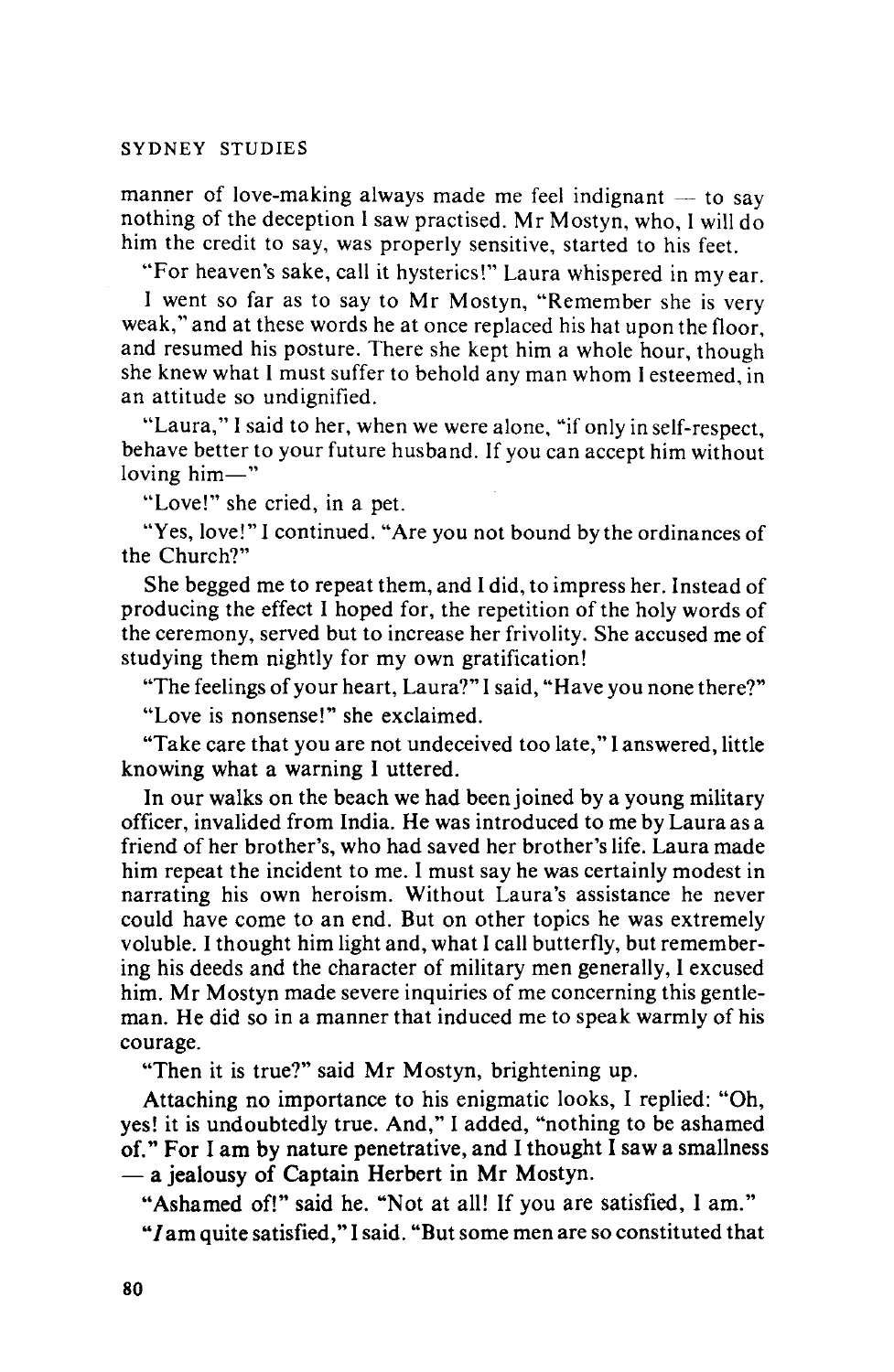they cannot hear without jealousy-"

"Don't for one moment think I can possibly feel that," interrupted Mr Mostyn. "I love Laura entirely, and rejoice in the happiness of her friends."

I smiled and praised his goodness. His talk, I must admit, grew unintelligible to me; and when Laura met us, my keen insight told me at once that she scrutinized us curiously. Captain Herbert became discreetly assiduous in his attentions to me. We walked together, but Mr Mostyn's tone of mind was more to my taste, and Laura, who had, I will do her the justice to say, some penetration of her own, decided that engaged people ought not to be always walking together. She left Mr Mostyn's side one day, as she said this, and commanded me to take her place. I assented cheerfully, and, not to be outdone by the merriment of the couple behind us, Mr Mostyn made himself highly agreeable.

I said to him that he must be dissembling. He must feel the change.

"Why should I feel it more than you do?" he asked.

"Nay," I answered, "to me it is a relief."

He sighed heavily, pressed my hand, and said he was sure Captain Herbert was a very worthy fellow.

Glad to find that the demon of jealousy had quite left him, I again praised Captain Herbert, and Mr Mostyn told me I made him very happy.

"To do that," I said, "is my utmost desire."

He sighed again. "But you," he replied, "will set yourself to accomplish your duty, first of all."

I declared to him that I hoped so.

Laura was at first much benefited by the sea air; but after a time she relapsed. She cared neither to walk with Captain Herbert nor her intended. She would come to me and sit with me for hours.

"Talk about that solemn stiff old-fashioned Love of yours," she would say.  $-$  Love in a surplice, she called my idea of Love.

I was pleased to hear her speak so. My penetration read the fact that she was beginning to warm to Mr Mostyn.

"I suppose that must be the case,"said Laura. "It can't be anything else."

"It is no disgrace," I said, seeing her shrugging her shoulders, as if affecting to make light of it.

"Not in the slightest! - an honour! a glory!" she burst out, in one of her excited moods.

I related these very words to Mr Mostyn, to delight him. There was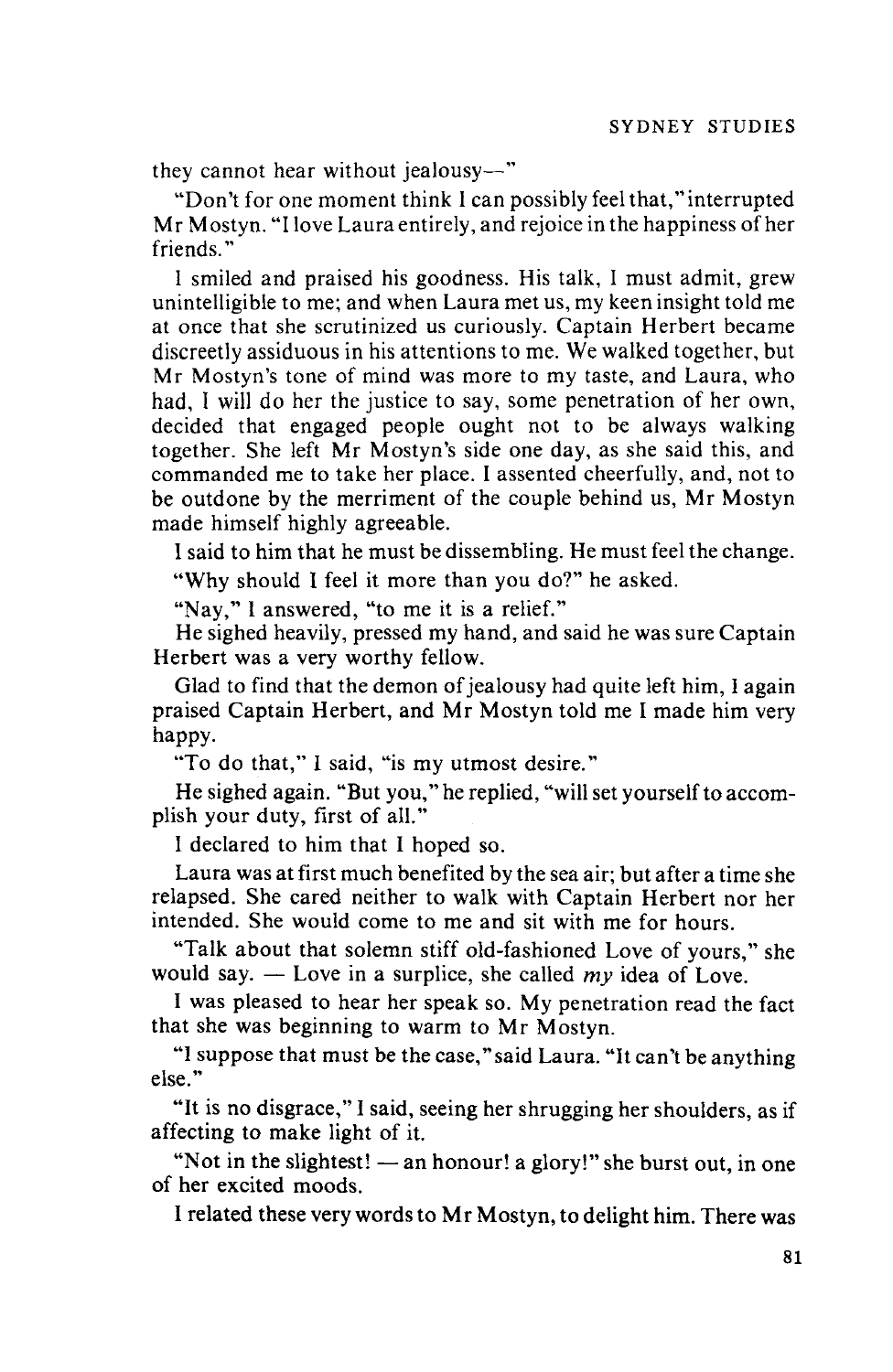no doubt about the pleasure he felt, but all he did was to press my hand and say that it was exceedingly noble of *me.* But that 1 never allowed myself to be mystified, 1 should have found his words strange. He added, "What you sacrifice for my happiness, I pray may be repaid to you." This explained it. He saw something of what I had to go through as the friend of an engaged couple.

Laura's behaviour was peculiar. She took again to walking with Captain Herbert. 1 thought it incumbent on me to suggest to Mr Mostyn the propriety of his *sometimes* assuming his rightful place. "She is occupied in a good work," he said, smiling, as I conceived, oddly at me. Of course, 1 had nothing more to say.

In the meantime, my bridesmaid's dress was not improving. All my best apparel was in a damp country house, and I was naturally anxious. But Laura would not listen to reason. She would be married in the autumn, she said. Well, the autumn came, and then she was full of the charms of a winter wedding. Mr Mostyn was beautifully patient; but his words were enigmas.

"For your sake," he said, "I bring myself to wait."

Why for my sake? I pondered over his speech. I was beginning to be slightly perplexed. He knew also that Laura and Captain Herbert corresponded; he knew that they had met twice in London, and yet the man — passionate and headstrong where Laura was concerned  $-$  sanctioned it! He seemed to look upon it as a cause for admiration of Laura. *That* I could not see. As a consequence, he coolly informed me that I was far more wordly-minded than Laura. I thanked him. Which was the wordly-minded one of the two, I did not require to be told.

Things were in this state when Laura wrote for me to come to her. I went. Her father had speculated and was ruined.

"And now," she said, "I must be married," and fell on my shoulder weeping.

"Must be married!" I answered. "Have you never looked upon this fact seriously before, Laura?"

She said that she never had!

Mr Mostyn was not long in coming to consult with her father on his affairs. And then began a train of circumstances which defied my penetration. Captain Herbert was discovered to be in the neighbourhood  $-$  he was seen by Mr Mostyn and myself in Laura's company, and Mr Mostyn  $-$  capable of the maddest frenzies as I had known him to be  $-$  not only uttered no complaint, but plainly said it was owing to my cruelty! I rely too much on my penetration to ask the clue to mysteries, but this one did baffle me. What had my cruelty to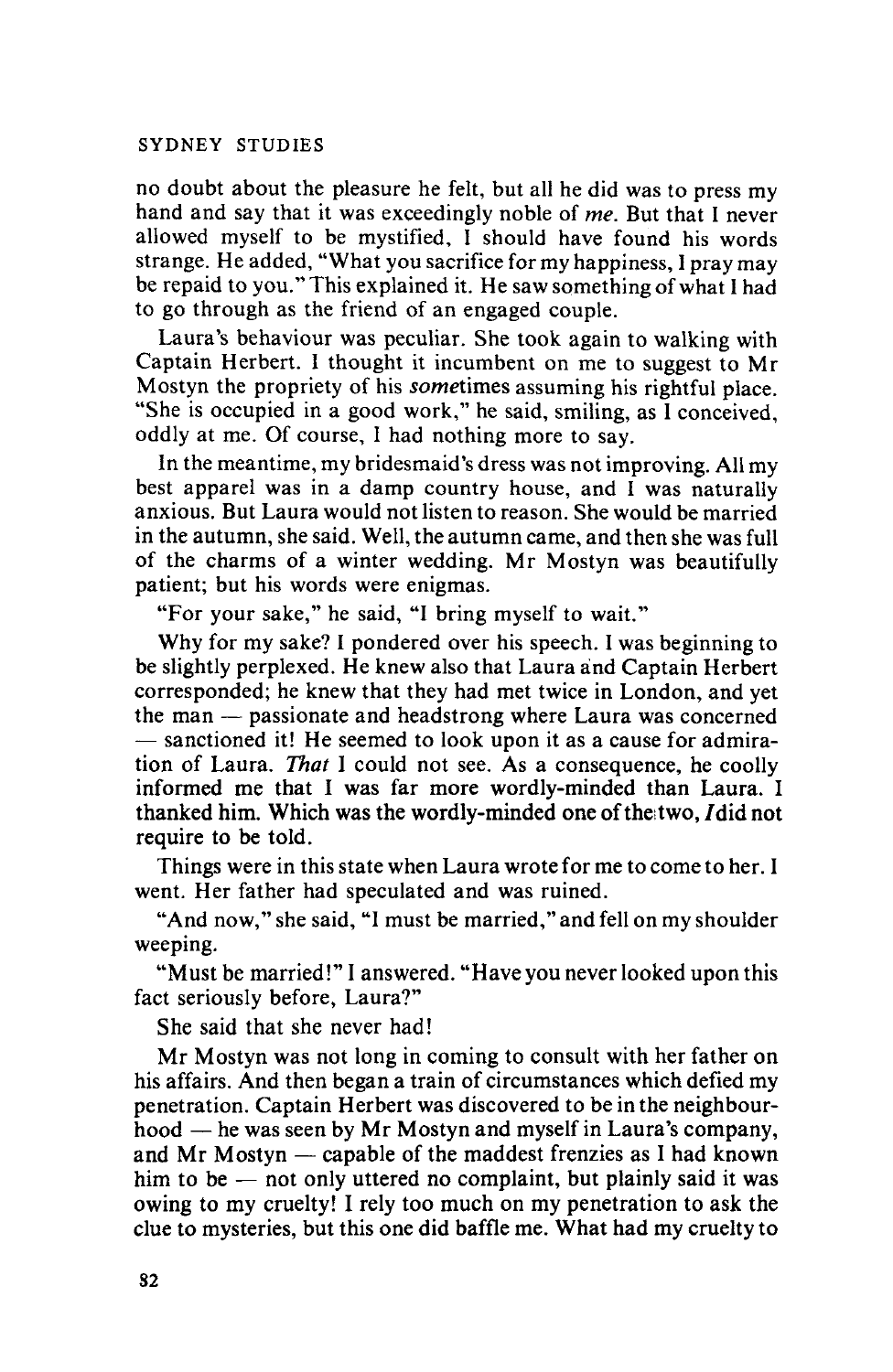do with their most improper meeting?

But the marriage was now fixed, and 1must say that from this day Laura's conduct was exemplary. She used to laugh at Mr Mostyn: now she listened to him with the gentle attentiveness of a child. "I suppose I'm beginning to love him," she said. We started for London to buy jewelry, dresses etc. Laura was under my charge. Everything that a young woman could wish for, was bought and paid for by Mr Mostyn. 1 told her how happy she ought to be in possessing such a man.

"Oh! so happy!" cried Laura, lifting up her eyes.

"You love him now?" 1 said.

"The darlingest old money-bag!" she replied.

Though 1 objected to this mode of expression, 1 took it to be her way, and was satisfied.

We had to return home by a night train. At the station Mr Mostyn joined us. Just as we were going to enter the carriage, whom should 1 see but Captain Herbert. Laura's eyes met mine. "Tell him to go," she whispered hurriedly. 1 turned and walked up to him.

"Captain Herbert," 1 said, "I have commands for you not to intrude where your presence can only cause unpleasantness."

"How can you be so cruel?" he answered.

Mr Mostyn was behind me, and had heard him.

"Come down with us, Herbert," he said. "A dose of country-house will alter the case, perhaps."

Captain Herbert bowed. To my astonishment, he went and procured a ticket, and in less than two minutes we were flying along n the train together. 1 was much pleased to observe that Laura gave him no encouragement. As for me, 1 showed that 1 felt offended. Seeing this, Mr Mostyn rallied me. 1found it impossible to comprehend him, but he was evidently in the best of moods  $-$  he had been dining.

"I drank to your luck this evening, Herbert," he said.

Captain Herbert bowed, and looked at Laura. She sat with her arms folded and her eyes closed.

Which had the secret, and who was being fooled? I was utterly at a loss.

Mr Mostyn talked for us all. Occasionally Captain Herbert answered. Once I perceived Laura's eyes open. She frowned at him, and inclined her head towards me. The Captain followed her indication, and began to say something. Not hearing him, 1 stooped my head, and he whispered unintelligibly.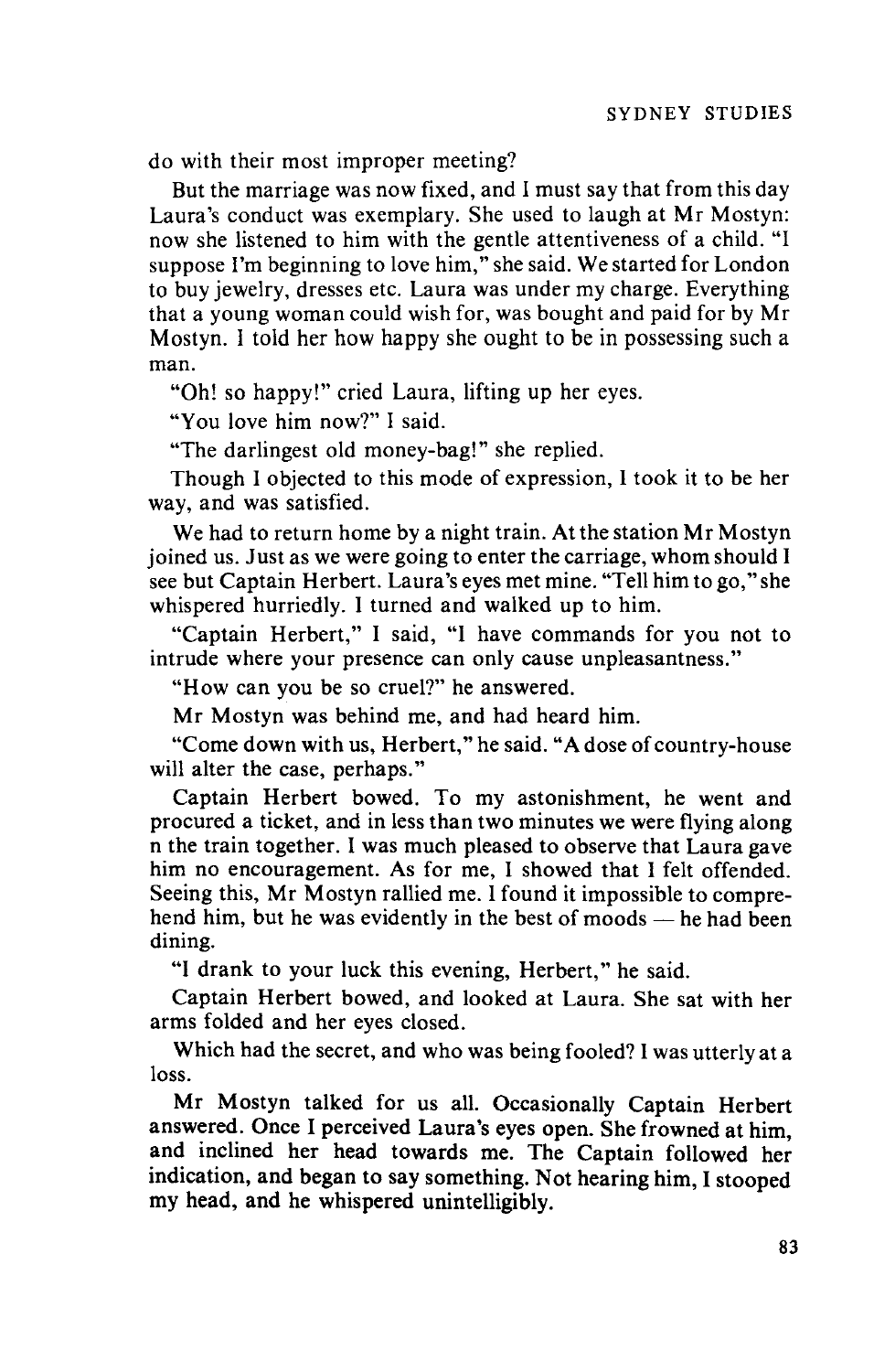"Eh?" 1 said, rather loud.

A shriek of laughter burst from Laura. Mr Mostyn also laughed almost rudely. When 1could hear the Captain, he seemed to say that he thought the landscape must look fine when covered with snow. I had been smelling fire for some time, and naturally kept sniffing. This, for some reason, sent Laura into fits of laughter. Mr Mostyn was beside himself.

"We two old married folks find these young ones amusing, Laura, don't we?" he said.

"Excessively," she replied, wiping her eyes, and added: "Reginald, have you washed the children and put them to bed?"

1was still conscious of that smell of burning, and turned to appeal to Captain Herbert for a corroboration. He was deadly pale, with his eyes fixed on Laura.

"Then you smell it, too?" 1 said.

Laura gave me an amazed look. 1 thought she would have gone into hysterics. The two engaged ones laughed for a space of three minutes, uninterruptedly.

"But there *is* a smell of burning," 1persisted. "I am sure 1smell fire. Look at those sparks.

"Fire, my dear young lady, is the chiefelement in the production of steam," said Mr Mostyn.

But now Laura had begun to sniff.

"My goodness!" she cried, "I hope the train's not on fire."

Captain Herbert put his head out of the window. We waited for his report in deep suspense. It seemed an age before he drew his head back again, and said: "It's nothing  $-$  don't be alarmed."

But we were alarmed, and the Captain's affectation of gaiety did not relieve us. 1 caught the two gentelemen interchanging glances, and determined to look for myself. After a slight struggle with Captain Herbert 1 looked out. 1 saw flames in the carriage immediately in front of us. 1 cannot describe my sensations.

"Laura, 1 said, "prepare for your last hour. We shall be roasted."

Never was conduct so singular as her's [sic]! Folding her arms, leaning back stiffly, and gazing at Captain Herbert, she said: "Perhaps it's preferable to being boiled."

She looked as she spoke, as if she had said something exceedingly sorrowful. She would not take her eyes off Captain Herbert. 1forgot our situation  $-$  a dreadful suspicion seized me that their feet were touching. Mr Mostyn alone displayed want of nerve. Even now I can see the shrug of contempt which Laura gave when she beheld him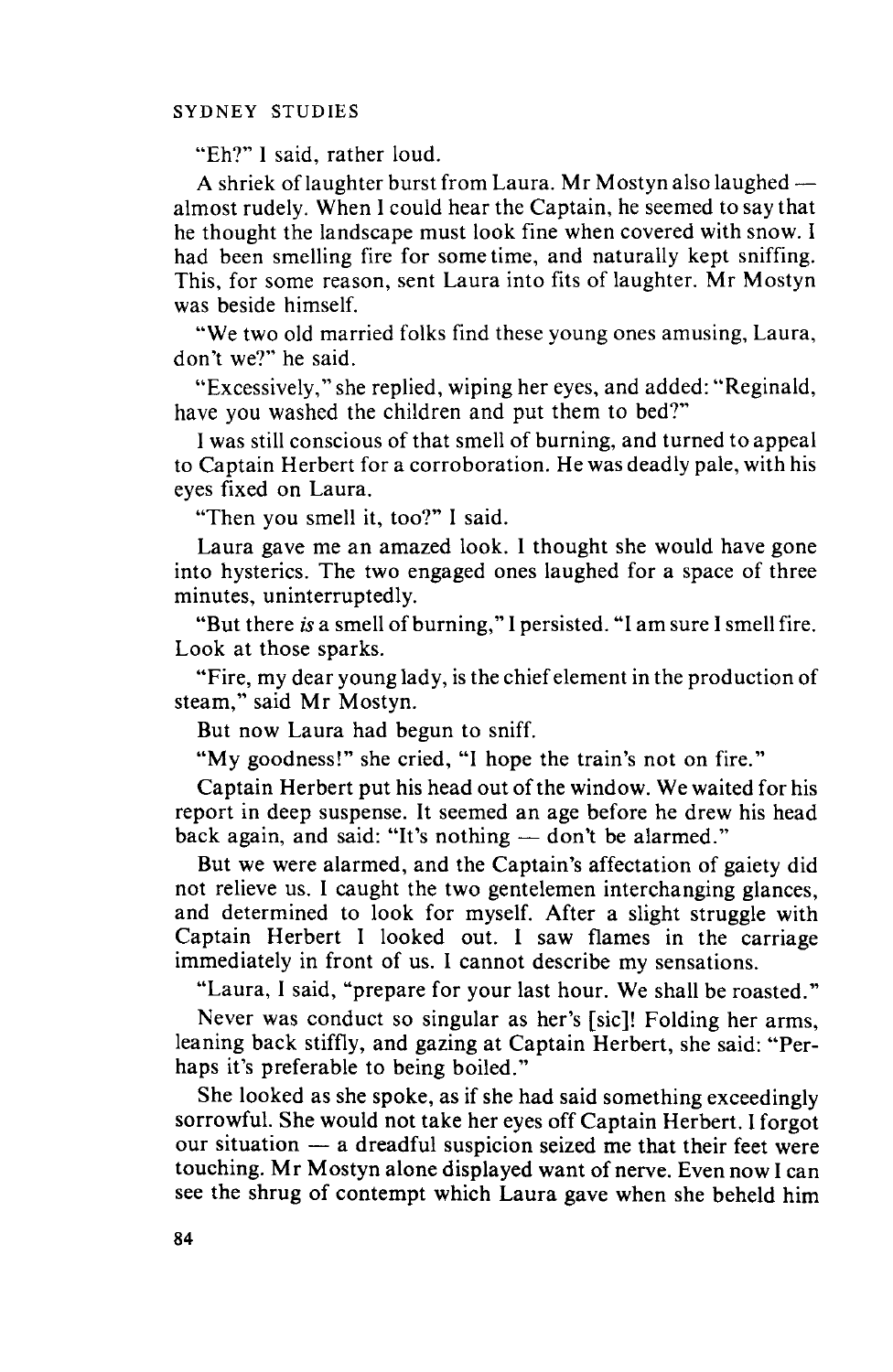stretching half way out of the window, shouting for the guard. As if any soul could hear us! We reckoned that it would be better than half an hour before the train stopped at a station. Mr Mostyn asked Captain Herbert what we were to do. He answered that he would climb out on the roof and endeavour to make his way on to the guard. He rose, but Laura cried "No" and catching his arm, repeated imperiously, "No." Mr Mostyn then said he would go. I felt that I could not permit it. Unaware of what I was doing, I grasped both his hands.

"What does this mean?" he said.

"Let Captain Herbert go," was all I could utter.

He called me a noble woman  $-$  self-sacrificing to the last. I could not understand him.

Never shall I forget the sight that met our eyes as we turned round. Laura's head was on Captain Herbert's breast, and his arms were round her.

"I love him! I love him!" she almost shrieked. "Yes, Reginald! I have deceived you. We are to die. I will die with him."

A sheet of fire passed before the carriage window. Though it made me sick to see, my whole feeling was for Mr Mostyn. He beheld his bride in the arms of another man!

"Spare this lady, if you cannot spare me," he said, in a deep harsh voice.

"Oh! when Death is so close. - fool!" cried Laura. I believe she did not know what she was saying. "We have played with you, Reginald. Comfort her, and let us be."

I was shocked. Not if I had been surrounded by the flames would I have confessed what she evidently pointed at! I fell back staring helplessly at Mr Mostyn. His features were terrible now.

"Her deceit I could bear," he said: "but yours is insufferable."

Mine! I could only gasp faintly.

Again the flames passed before us; but the indecorum of Laura's behaviour exceeded all bounds. Her lips were joined to Captain Herbert's! It is true that she believed her last moments come, but a lady  $-$  at least in my opinion  $-$  should never forget herself. My heart bled for Mr Mostyn wiping his forehead with his handkerchief. I looked out of the window. The flames appeared to be miraculously extinguished on that side. I pushed Captain Herbert, and looked out on the other. It was quite dark.

"We are saved!" I exclaimed, and in my joy I could not avoid clutching Mr Mostyn's arm.